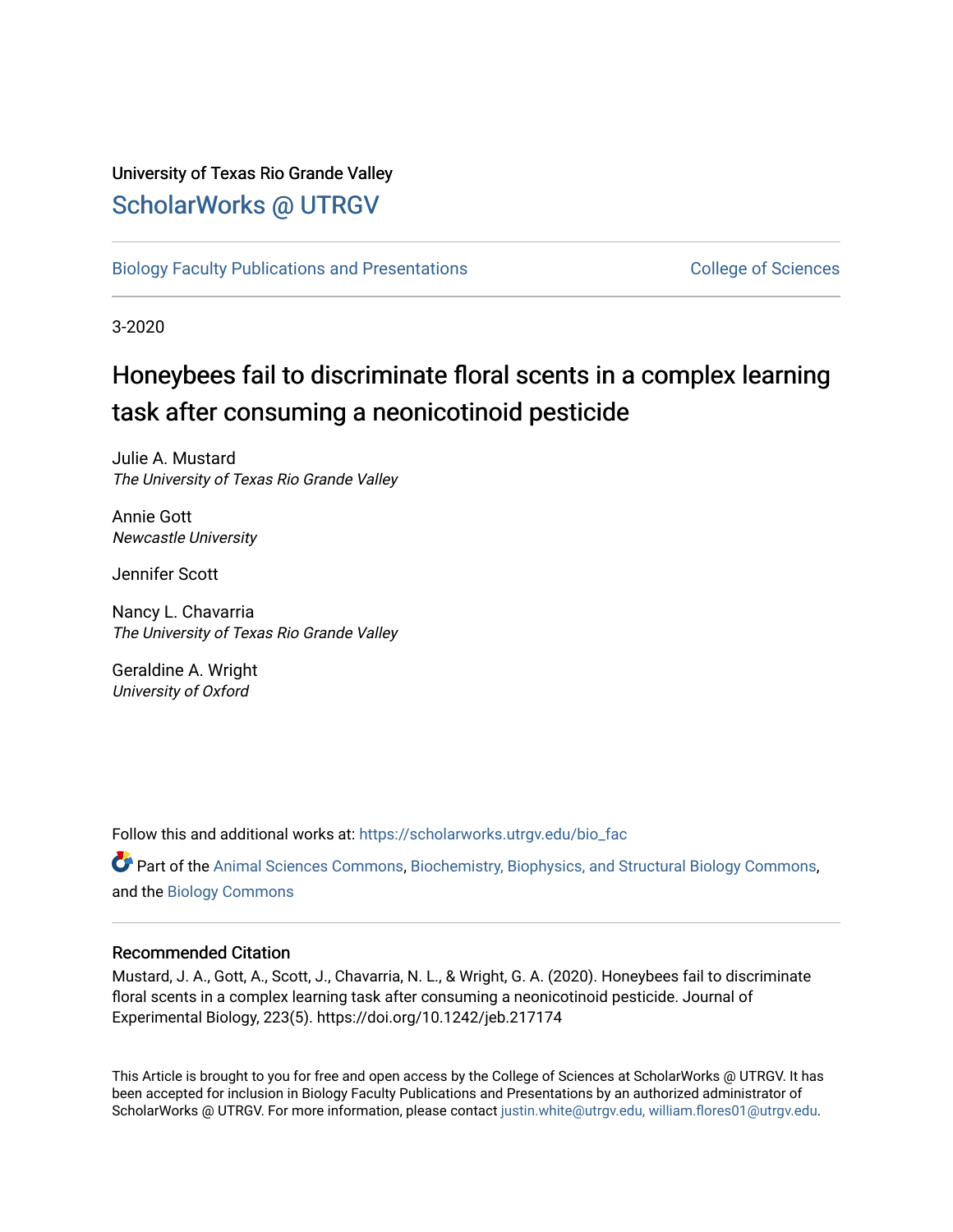## RESEARCH ARTICLE

## Honeybees fail to discriminate floral scents in a complex learning task after consuming a neonicotinoid pesticide

Julie A. Mustard<sup>1</sup>, Annie Gott<sup>2</sup>, Jennifer Scott<sup>2,3</sup>, Nancy L. Chavarria<sup>1</sup> and Geraldine A. Wright<sup>2,3,</sup>\*

## ABSTRACT

Neonicotinoids are pesticides used to protect crops but with known secondary influences at sublethal doses on bees. Honeybees use their sense of smell to identify the queen and nestmates, to signal danger and to distinguish flowers during foraging. Few behavioural studies to date have examined how neonicotinoid pesticides affect the ability of bees to distinguish odours. Here, we used a differential learning task to test how neonicotinoid exposure affects learning, memory and olfactory perception in foraging-age honeybees. Bees fed with thiamethoxam could not perform differential learning and could not distinguish odours during short- and long-term memory tests. Our data indicate that thiamethoxam directly impacts the cognitive processes involved in working memory required during differential olfactory learning. Using a combination of behavioural assays, we also identified that thiamethoxam has a direct impact on the olfactory perception of similar odours. Honeybees fed with other neonicotinoids (clothianidin, imidacloprid, dinotefuran) performed the differential learning task, but at a slower rate than the control. These bees could also distinguish the odours. Our data are the first to show that neonicotinoids have compound specific effects on the ability of bees to perform a complex olfactory learning task. Deficits in decision making caused by thiamethoxam exposure could mean that this is more harmful than other neonicotinoids, leading to inefficient foraging and a reduced ability to identify nestmates.

KEY WORDS: Olfactory learning, Nicotinic acetylcholine receptor, Thiamethoxam, Apis mellifera, Odour discrimination, Cholinergic signalling

## INTRODUCTION

Since the beginning of the 20th century, agriculture has increasingly relied on industrial chemicals that kill or repel insect pests, fungi, non-crop plants and plant pathogens. Thousands of tons of pesticides, herbicides and fungicides are applied to crops each year throughout the world [\(Carvalho, 2017\)](#page-7-0). Pesticides are often applied to crops as a seed dressing; when the plant grows, the pesticides permeate the plant's tissues. Compounds that cannot be applied to seeds as systemic pesticides are instead applied through water sources or sprayed topically ([Goulson, 2013;](#page-8-0) [Bonmatin et al.,](#page-7-0)

G.A.W., [0000-0002-2749-021X](http://orcid.org/0000-0002-2749-021X)

This is an Open Access article distributed under the terms of the Creative Commons Attribution License [\(https://creativecommons.org/licenses/by/4.0\)](https://creativecommons.org/licenses/by/4.0), which permits unrestricted use, distribution and reproduction in any medium provided that the original work is properly attributed.

[2015\)](#page-7-0). While the main intention of the application of these substances to plants is to target pests, many of the compounds affect 'non-target' organisms such as pollinators like bees.

Bees encounter pesticides when they contact flower parts to drink nectar and collect floral pollen from flowering crops such as fruit, nut and seed crops. Consuming nectar and pollen exposes them to sublethal concentrations of these compounds that can accumulate in stored foods or in body tissues ([Moffat et al., 2016](#page-8-0); [Osterman et al.,](#page-8-0) [2019\)](#page-8-0) and affect behaviours such as foraging ([Henry et al., 2012](#page-8-0); [Muth and Leonard, 2019](#page-8-0); [Schneider et al., 2012](#page-8-0); [Yang et al., 2008\)](#page-8-0), navigation ([Fischer et al., 2014](#page-7-0)) and dance [\(Eiri and Nieh, 2016\)](#page-7-0). Certain pesticides, such as neonicotinoids, are undetectable by bees when they are found in nectar, and so bees unwittingly consume these substances ([Kessler et al., 2015](#page-8-0)). Several studies have now shown that populations of bee species such as bumblebees exposed to neonicotinoids in food are more likely to be reduced ([Rundlöf](#page-8-0) [et al., 2015\)](#page-8-0).

An important cue that bees associate with the value of floral nectar is floral scent [\(Wright and Schiestl, 2009\)](#page-8-0). A single pairing of scent with food is sufficient for bees to learn the odour is a signal of reward ([Menzel and Müller, 1996](#page-8-0)). They selectively learn to forage on flowers of the same plant species to improve the efficiency of food collection ([Menzel and Müller, 1996](#page-8-0)). Honeybees attend to subtle differences in scent such as the ratios of compounds in a floral perfume to identify flowering plant species with the best rewards [\(Wright et al., 2005, 2007](#page-8-0), [2009](#page-8-0)). Bees can also learn to avoid odours associated with toxins in food ([Wright et al., 2010](#page-8-0)).

The neonicotinoid class of pesticides activate the nicotinic acetylcholine receptor (nAChR), disrupting cholinergic signalling. Neurotransmission using acetylcholine takes place throughout the honeybee brain, including regions implicated in olfaction and learning and memory, such as the antennal lobes and mushroom bodies, as well as the suboesophageal ganglion, which receives gustatory information from sensory neurons on the proboscis [\(Kreissl and Bicker, 1989\)](#page-8-0). Although neonicotinoids all act as agonists at nAChRs, they can affect receptor function in different ways. For example, imidacloprid (IMD) [\(Dupuis et al., 2011](#page-7-0); [Barbara et al., 2005\)](#page-7-0) and dinotefuran (DNF) act as partial agonists [\(Tan et al., 2007\)](#page-8-0). Clothianidin (CLO) is a full or super agonist, stimulating nAChRs to a greater degree than acetylcholine ([Brown](#page-7-0) [et al., 2006](#page-7-0)). Although thiamethoxam (TMX) may not directly bind to nAChRs, its actions may be due to the activity of its metabolic products, CLO and N-desmethyl-thiamethoxam, both of which act as agonists at nAChRs ([Tan et al., 2007; Nauen et al., 2003\)](#page-8-0). Because of their different affinities for the nAChR, it is likely that the effects of neonicotinoids cannot be extrapolated from studies of one compound, such as IMD, but that each compound may have different effects that could depend on the insect species studied.

Several studies have now confirmed that bees exposed to neonicotinoids for long periods at field-realistic concentrations Received 23 October 2019; Accepted 23 January 2020 [\(Dively and Kamel, 2012](#page-7-0); [Osterman et al., 2019](#page-8-0); [Rortais et al.,](#page-8-0)



<sup>&</sup>lt;sup>1</sup>Department of Biology, University of Texas Rio Grande Valley, Brownsville, TX 78520, USA. <sup>2</sup>Institute of Neuroscience, Newcastle University, Newcastle upon Tyne NE2 4HH, UK. <sup>3</sup>Department of Zoology, University of Oxford, Oxford OX1 3SZ, UK.

<sup>\*</sup>Author for correspondence [\(geraldine.wright@zoo.ox.ac.uk\)](mailto:geraldine.wright@zoo.ox.ac.uk)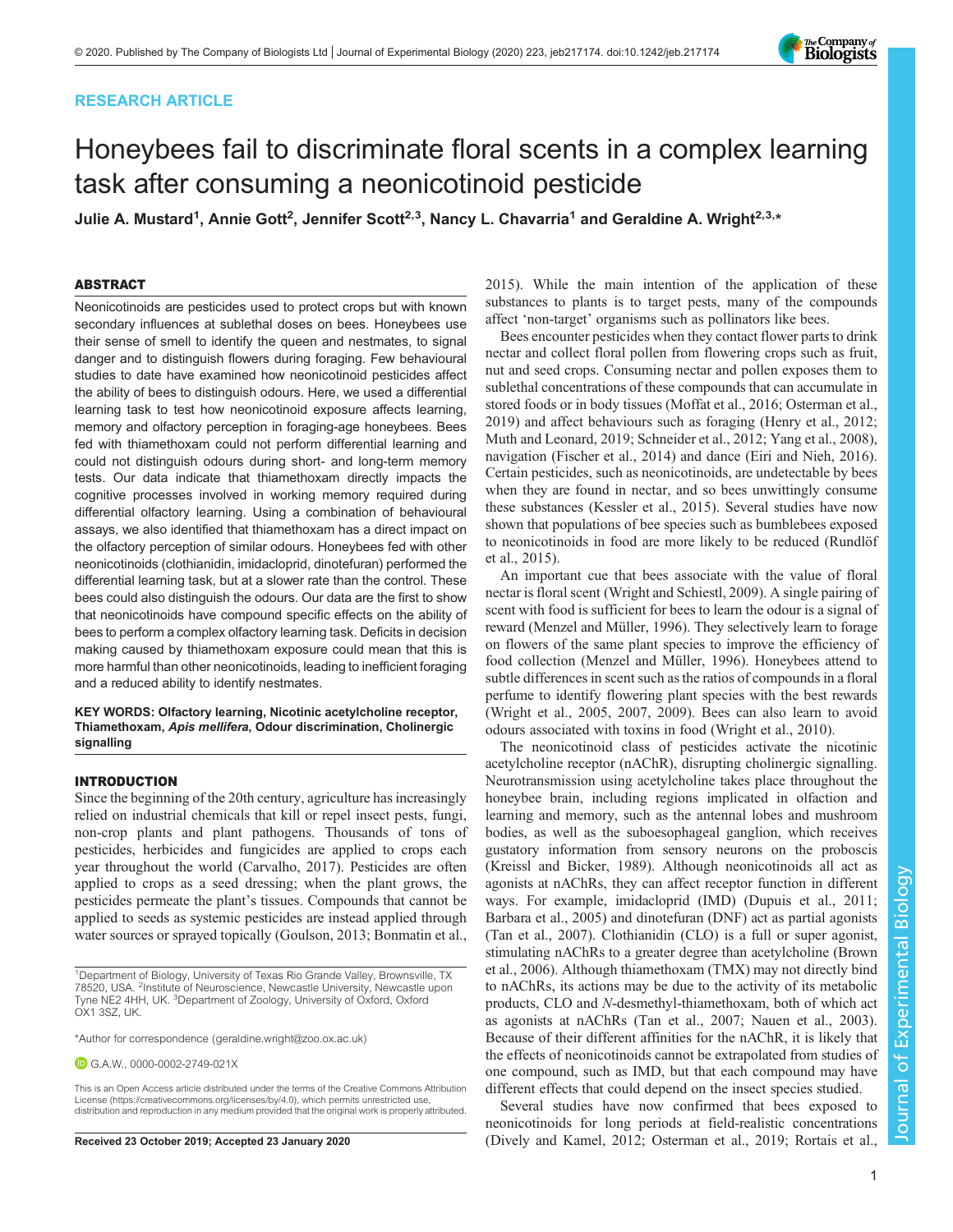<span id="page-2-0"></span>RESEARCH ARTICLE **ARTICLE** ARTICLE ARTICLE **Journal of Experimental Biology (2020) 223, jeb217174. doi:10.1242/jeb.217174** 

[2005](#page-8-0); [Sanchez-Bayo and Goka, 2014\)](#page-8-0) have difficulty learning to associate floral scent with food [\(Decourtye et al., 2004](#page-7-0); [Mengoni](#page-8-0) [Goñalons and Farina, 2015; Piiroinen and Goulson, 2016](#page-8-0); [Tison](#page-8-0) [et al., 2019](#page-8-0); [Williamson and Wright, 2013; Williamson et al., 2013](#page-8-0); [Zhang and Nieh, 2015\)](#page-8-0). Most of this research has used simple, Pavlovian conditioning to study how neonicotinoid exposure affects the rate of olfactory learning to a food reward (but see [Mengoni](#page-8-0) [Goñalons and Farina, 2015; Zhang and Nieh, 2015; Stanley et al.,](#page-8-0) [2015](#page-8-0); [Piiroinen et al., 2016](#page-8-0)). Few have compared bee performance in the same assays using several neonicotinoids. Here, we tested whether exposure to neonicotinoids in food affects the ability of honeybees to learn to discriminate among two scents signalling different rewards as they would during foraging. We found that bees exposed to TMX were completely unable to differentiate floral scents, whereas bees exposed to IMD, CLO or DNF were slower to learn the differences but still had the ability to differentiate odours.

## MATERIALS AND METHODS

#### Honeybees

Honeybee colonies (*Apis mellifera* L.) from a Buckfast breeding population were obtained from the National Bee Unit, York, UK, and maintained at Newcastle University. Foragers were individually collected in glass vials at the colony entrance as they returned from foraging. Data for the differential learning experiments were collected from two colonies; data for the simple conditioning assay and for the gustatory test were collected from one colony. Honeybees (used in part of the gustatory assays only) at the University of Texas Rio Grande Valley were purchased from ETzzz Bzzz (College Station, TX, USA) and maintained on the University of Texas Rio Grande Valley campus in Brownsville, TX, USA.

#### Pesticide treatment

Neonicotinoid pesticides (obtained from Sigma-Aldrich) were dissolved directly in 1 mol  $l^{-1}$  sucrose syrup for oral administration to bees. The neonicotinoids were serially diluted from a 10  $\mu$ mol l<sup>-1</sup> stock solution to create the final concentrations used in these experiments (see Table 1). Forager bees were collected from the hive entrance in small plastic vials. The bees were cold anaesthetized then transferred in groups of 20 bees to rearing cages  $(16.5 \text{ cm} \times 11 \text{ cm} \times 6.5 \text{ cm})$  as described in Williamson et al.  $(2014)$ . At least five cages per treatment were used. Food laced with the pesticide treatment was delivered using 2 ml microcentrifuge tubes with four evenly spaced 2 mm holes. The feeders were inserted through holes cut in the sides of the boxes. The bees subjected to differential conditioning were allowed to feed *ad libitum* on 10 nmol l−<sup>1</sup> concentration of each pesticide solution for 24 h (see Table 1 for doses per bee). This concentration was chosen based on the range reported from the nectar of seed-treated and sprayed plants (see 'Extended Data Table 1' in [Kessler et al., 2015](#page-8-0)). The next day,

each bee was anaesthetized on ice and placed in a harness as described in [Wright et al. \(2007\)](#page-8-0). Each bee was fed with 20 µl of the pesticide it experienced prior to conditioning, and left on the bench for 16–24 h prior to conditioning experiments. After conditioning, each bee was fed  $20 \mu l$  of the same pesticide treatment solution as before, and left for 24 h prior to the long-term memory test. The total average doses each bee received for each pesticide over the course of the experiment was between 1.9 and 2.7 ng per bee, depending on the pesticide (Table 1). [Note, the data for TMX were lost, and so an average volume based on all the other pesticides was calculated for this treatment. Our previous work using the same methods showed that bees do not eat significantly different volumes of 10 nmol l−<sup>1</sup> concentrations of these pesticides in 1 mol  $l^{-1}$  sucrose in a no-choice setting (see [Williamson et al., 2014](#page-8-0); Table 1)]. During ad libitum feeding, the total amount of food consumed by each bee was not significantly different among the treatments, including the control (one-way ANOVA,  $F_{3,85}$ =0.182, P=0.908). The bees subjected to simple conditioning or the gustatory test were fed with 20 µl of 10 nmol l−<sup>1</sup> pesticide solution 24 h prior to use.

## **Conditioning**

Differential conditioning was carried out as in [Wright et al. \(2008\),](#page-8-0) except that 10 mmol  $l^{-1}$  quinine was used as a negative stimulus rather than salt solution. Bees were conditioned to learn to associate distinct olfactory conditioned stimuli (CS) with a positive reinforce or a punishment (unconditioned stimulus, US): the odour 1-hexanol (CS+) was paired with a positive reinforcer of 0.4  $\mu$ l of 1 mol l<sup>-1</sup> sucrose, whereas the odour 1-decanol (CS−) was paired with the punishment of 0.4 μl of 10 mmol  $l^{-1}$  quinine (a saturated solution). The sucrose or quinine solution was delivered using a Gilmont syringe (Cole-Parmer). The odour stimulus was  $3 \mu$ l of odour (Sigma-Aldrich) placed on a strip of filter paper in a glass tube. Air was passed across the filter paper and delivered to the antennae of the bee for 4 s as previously described [\(Wright et al., 2007\)](#page-8-0). The order of odour presentation was pseudorandomized, such that each trial with the CS+ and CS− could not be easily predicted by the subject (i.e. CS+, CS−, CS−, CS+, CS−, CS+, CS+, CS−, CS+, CS−, CS−, CS+). Each CS was presented for 6 trials (total of 12 trials) and the inter-trial interval was 5 min. For simple conditioning, bees were conditioned to learn to associate an olfactory stimulus (CS) with 0.4 µl of 1 mol  $l^{-1}$  sucrose US. Bees were conditioned over 6 trials with a 5 min inter-trial interval.

Bees trained in the differential learning task were tested with the CS+ (1-hexanol) and the CS− (1-decanol) and three other odours that form a perceptual gradient between 1-hexanol and 1-decanol [\(Wright et al., 2008](#page-8-0), [2009\)](#page-8-0). Memory tests were performed 10 min and 24 h after conditioning. The memory test was an unreinforced test with a series of the following odours: 1-hexanol (CS+), 1 heptanol, 1-octanol, 1-nonanol and 1-decanol (CS−). The order of

| Sucrose/pesticide |           | Ad libitum feeding              |                      | Before acquisition              |                      | Before 24 h test                |                      |  |
|-------------------|-----------|---------------------------------|----------------------|---------------------------------|----------------------|---------------------------------|----------------------|--|
|                   | <b>MW</b> | Vol. consumed<br>$(µl$ per bee) | Dose<br>(ng per bee) | Vol. consumed<br>$(µl$ per bee) | Dose<br>(ng per bee) | Vol. consumed<br>$(µl$ per bee) | Dose<br>(ng per bee) |  |
| Sucrose           | 342.3     | $57.3 \pm 5.3$                  |                      | 20                              |                      | 20                              |                      |  |
| <b>IMD</b>        | 255.7     | $55.3 \pm 4.6$                  | 1.41                 | 20                              | 0.511                | 20                              | 0.511                |  |
| <b>TMX</b>        | 291.71    | $54.0 \pm 2.6$                  | 1.57                 | 20                              | 0.583                | 20                              | 0.583                |  |
| <b>CLO</b>        | 249.678   | $51.8 \pm 5.6$                  | 1.29                 | 20                              | 0.499                | 20                              | 0.499                |  |
| <b>DNF</b>        | 202.21    | $54.4 \pm 4.7$ *                | 1.10                 | 20                              | 0.404                | 20                              | 0.404                |  |

MW, molecular weight; IMD, imidacloprid; CLO, clothianidin; DNF, dinotefuran. \*Note: the data for the average value of the ad libitum volume consumed for the TMX bees were lost; the value in the table is the average total eaten of all the treatments, including sucrose.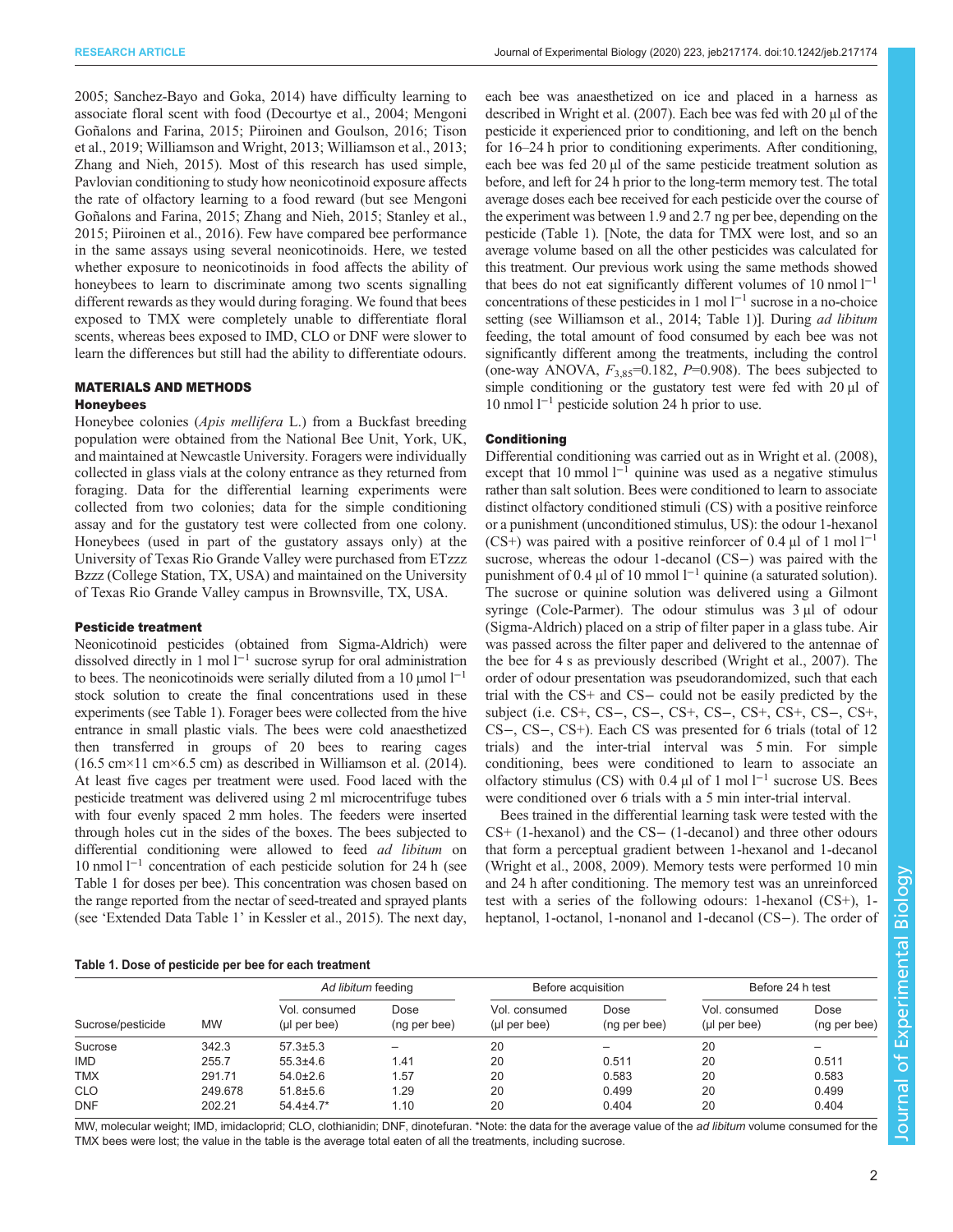<span id="page-3-0"></span>presentation of the test odours was randomized across subjects. Each treatment group was randomized across the course of the study; on any given day, at least three treatment groups were trained and tested. Following simple conditioning, individual bees were only tested at 10 min after conditioning as described above.

#### Gustatory test

Foragers were captured at the colony entrance, harnessed as described above, and fed to satiation with 1 mol l−<sup>1</sup> sucrose. The next day, bees were fed with 20 μl of 10 nmol l<sup>-1</sup> pesticide. Twentyfour hours later, bees were tested for their ability to sense 1 mol  $1^{-1}$ sucrose and 1 mol l<sup>−1</sup> sucrose+10 mmol l<sup>−1</sup> quinine. The antennae of each bee were touched with 1 mol l−<sup>1</sup> sucrose to elicit the proboscis extension reflex (PER). The test solution was applied to the mouthparts to assess whether each bee would drink the droplet. Drinking was scored as 0 when it was refused and 1 when it was consumed, as described in [Wright et al. \(2010\).](#page-8-0) In addition, the bees from the simple conditioning task (see 'Conditioning', above) were also tested for their responses to 1 mol  $l^{-1}$  sucrose and 1 mol  $l^{-1}$ sucrose+10 mmol  $l^{-1}$  quinine and to 10 mmol  $l^{-1}$  quinine immediately following their 10 min memory test.

#### Data analysis

Data were recorded as a binary variable, where proboscis extension in response to CS presentation was scored as 1, and failure to extend the proboscis was scored as 0. Data for both the learning tasks and the memory tests were analysed using SPSS v23 using generalized estimating equations (GEE) for repeated measures as a binary logistic regression analysis (lreg) or a linear dependent variable (ldv). All bees failed to respond on the first trial of the CS+. To test how treatment affected the rate of acquisition of learning, data from the first trial with the CS+ and the CS− were excluded from the analysis to facilitate model fitting. Post hoc comparisons were made using Šidák's test for comparisons against a control or as least-squares differences (lsd) pairwise comparisons. Analysis of the *ad libitum* consumption data was performed using one-way ANOVA. Data for the gustatory assay were tested using a generalized linear model (GLM). Data can be accessed at from the figshare digital repository [\(https://doi.org/10.6084/m9.figshare.8984225.v1](https://doi.org/10.6084/m9.figshare.8984225.v1)).

#### RESULTS

## Differential olfactory learning is impaired by pre-exposure to neonicotinoids

We used a well-established method to study how bees learn to distinguish odours by their respective outcomes. As expected, bees in the control treatment fed sucrose were readily able to learn that 1-hexanol (CS+) was associated with a sucrose reward whereas 1-decanol (CS−) was associated with quinine punishment (Fig. 1). Their responses to the CS+ and the CS− were significantly different by the second conditioning trial [\(Table 2](#page-4-0); lsd,  $P=0.007$ ).

Honeybees fed for 48 h with a field-relevant concentration of a neonicotinoid pesticide, however, had difficulty performing the olfactory, differential learning task (Fig. 1). The magnitude of this effect depended on the specific neonicotinoid fed to the bees



Fig. 1. Honeybees fed with neonicotinoids have difficulty performing a differential learning task. (A) Thiamethoxam (TMX)-fed bees cannot distinguish the CS+ odour from the CS− odour after 12 trials of conditioning. Bees fed with imidacloprid (IMD; B), clothianidin (CLO; C) or dinotefuran (DNF; D) eventually learn the task, but they are slower than the bees in the control treatment (grey lines in all panels). The conditioned stimulus (CS) was reinforced with 1 mol  $1^{-1}$  sucrose (+) or 10 mmol l<sup>−1</sup> quinine (-). P<sub>response</sub> indicates the probability of proboscis extension reflex during odour stimulation prior to the delivery of the reinforcer.  $N_{\text{control}}$ =36,  $N_{\text{IMD}}$ =44,  $N_{\text{TMX}}$ =37,  $N_{\text{CLO}}$ =36,  $N_{\text{DNF}}$ =33.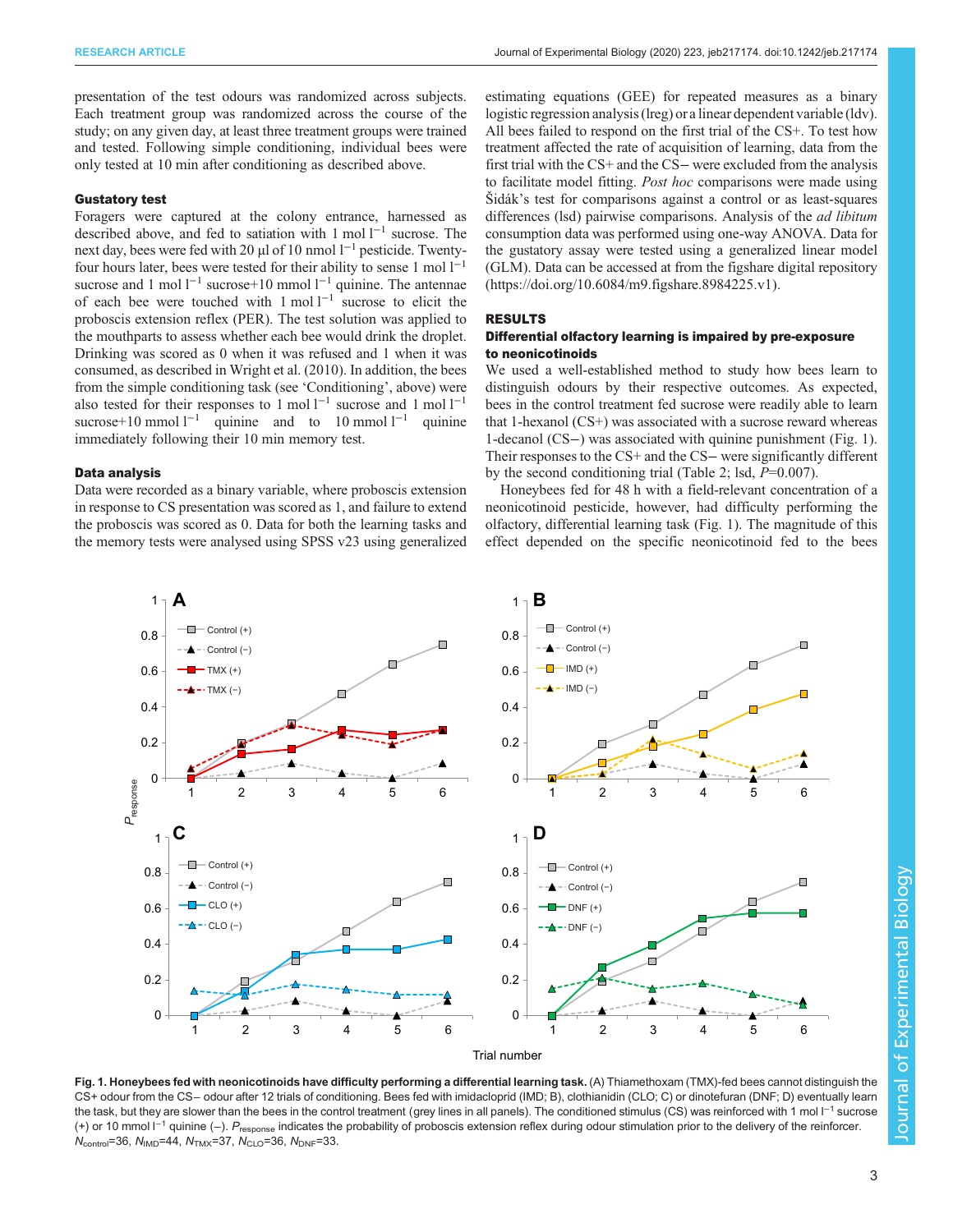|                | Sucrose         |      | <b>IMD</b> |               | TMX  |         | <b>CLO</b>      |      |         | <b>DNF</b>    |      |         |                 |      |         |
|----------------|-----------------|------|------------|---------------|------|---------|-----------------|------|---------|---------------|------|---------|-----------------|------|---------|
|                | Wald $\gamma^2$ | d.f. | P          | Wald $\chi^2$ | d.f. | P       | Wald $\gamma^2$ | d.f. | P       | Wald $\chi^2$ | d.f. | P       | Wald $\gamma^2$ | d.f. | P       |
| (Intercept)    | 343             |      | < 0.001    | 84.8          |      | < 0.001 | 49.9            |      | < 0.001 | 59.4          |      | < 0.001 | 22.8            |      | < 0.001 |
| Trial          | 764             | 4    | < 0.001    | 10.3          | 4    | 0.035   | 3.24            | 4    | 0.518   | 6.34          | 4    | 0.175   | 2.16            | 4    | 0.706   |
| CS odour       | 360             |      | < 0.001    | 19.1          |      | < 0.001 | 0.276           |      | 0.599   | 10.3          |      | 0.001   | 28.1            |      | < 0.001 |
| Trial×CS odour | 5.66            |      | 0.129      | 12.9          | 4    | 0.012   | 2.76            | 4    | 0.599   | 5.09          |      | 0.279   | 12.4            | 4    | 0.015   |

<span id="page-4-0"></span>

| Table 2. Repeated-measures, binary logistic regression for the rate of differential learning in Fig. 1 |  |  |  |  |
|--------------------------------------------------------------------------------------------------------|--|--|--|--|
|                                                                                                        |  |  |  |  |

Results for Type III Wald Chi-squared tests. CS, conditioned stimulus.

[\(Table S1](http://jeb.biologists.org/lookup/doi/10.1242/jeb.217174.supplemental); GEE, treatment×odour,  $\chi_4^2$ =55.2, P<0.001). Bees fed with TMX could not differentiate the CS+ from the CS- during conditioning on any trial ([Fig. 1A](#page-3-0), Table 2). Bees fed with IMD or CLO were able to distinguish the CS+ and the CS−, but it took them longer to do so than the control bees [\(Fig. 1B](#page-3-0),C). The IMD-fed bees were able to distinguish the CS+ and the CS- odours by the fifth trial (Table 2; lsd, P<0.001), whereas the CLO-fed bees were able to make this distinction on the fourth trial (Table 2; lsd,  $P=0.025$ ). Bees fed with DNF ([Fig. 1](#page-3-0)D) distinguished the CS+ from the CS− on the third trial (Table 2; lsd,  $P=0.033$ ).

#### TMX-exposed bees cannot distinguish odours

Bees trained in the differential learning task were tested with a gradient of odours to test whether exposure to neonicotinoids affected olfactory perception and generalization ([Fig. 2](#page-5-0)). Bees in the control treatment responded to the test odours in a way that was predicted by the perceptual similarity of the test odour to the CS+ and the CS− [\(Fig. 2](#page-5-0)A). The highest probability of eliciting a PER was towards the CS+; none of the control bees responded to the CS−. The response to the novel odours (1-heptanol, 1-octanol and 1-nonanol) was graded as predicted by previous studies [\(Wright et al., 2008\)](#page-8-0).

Bees exposed to neonicotinoids in food prior to conditioning and testing had difficulty distinguishing odour stimuli [\(Fig. 2B](#page-5-0)–E). The responses of the bees were not significantly different at 10 min and 24 h (GEE, neonicotinoid×odour×time:  $\chi^2_{15} = 9.48$ ,  $P = 0.851$ ; [Table 3\)](#page-5-0), but their responses to the test odours depended on the neonicotinoid treatment (GEE, neonicotinoid×odour:  $\chi^2_{15}$ =3055, P<0.001; [Table 3](#page-5-0)). The test gradient of the TMX-fed bees was flat compared with that of the control bees, indicating that the bees could not distinguish the novel odours from the CS+ and the CS− [\(Fig. 2](#page-5-0)A). The response to the CS+ and the response to the CS− were not significantly different for these bees. Bees fed with IMD and CLO could distinguish the novel odours from the CS+ [\(Fig. 2B](#page-5-0),C), but the responses to the novel odours compared with that to the CS− were not significantly different (except for IMD-fed bees tested with 1-heptanol). This gradient was similar for the DNF-fed bees; these bees could clearly distinguish the CS+ from the novel odours, but the responses to the novel odours and the CS− were not significantly different ([Fig. 2](#page-5-0)E).

To determine whether the impairments in the rate of differential learning were due to a change in the bees' gustatory perception, we fed bees with each of the pesticides (as before) and tested whether they would drink the quinine solution. Bees had no difficulty in distinguishing sucrose solution from sucrose laced with quinine, regardless of the pesticide tested (GEE, neonicotinoid×solution:  $\chi_{4}^{2}=4.23, P=0.325$ ; [Table S2](http://jeb.biologists.org/lookup/doi/10.1242/jeb.217174.supplemental);  $N_{\text{control}}=30, N_{\text{IMD}}=26, N_{\text{TMX}}=27$ ,  $N_{\text{CLO}}$ =27,  $N_{\text{DNF}}$ =25).

## TMX-exposed bees learn but have impaired olfactory processing

The impairment of performance of the TMX-fed bees could be the result of impairment of associative learning, compromised ability to taste or impairment of olfactory sensation. To identify how TMX affected learning, we also fed a separate group of bees with 10 nmol l−<sup>1</sup> TMX and trained them to learn to associate one odour with a food reward for six trials in a simple olfactory conditioning task. The TMX-fed bees did not differ significantly from the control bees in their performance during the six conditioning trials [\(Fig. 3A](#page-6-0); GEE, treatment×trial:  $\chi^2$ =0.816, P=0.936; [Table S3](http://jeb.biologists.org/lookup/doi/10.1242/jeb.217174.supplemental); note: there was no difference in non-responders between the two treatments, Mann– Whitney, Z=−1.28, P=0.199). This indicates that TMX did not interrupt the ability to associate an odour with sucrose solution.

To identify whether TMX disrupted olfactory perception, each bee trained in [Fig. 3A](#page-6-0) was tested 10 min after conditioning with the same suite of odours from [Fig. 2.](#page-5-0) Bees fed with TMX were more likely to generalize to the other test odours [\(Fig. 3B](#page-6-0); GEE, treatment×trial:  $\chi^2$ =13.6, P=0.009; [Table S4\)](http://jeb.biologists.org/lookup/doi/10.1242/jeb.217174.supplemental). Specifically, they exhibited responses to 1-heptanol and 1-octanol that were not significantly different from those to the CS (1-hexanol) (Šidák's test, P>0.05). The TMX-fed bees' responses to 1-nonanol and 1-decanol were significantly lower than their response to the CS  $(\text{Sidák's test}, P<0.001)$ . This is in contrast to the control bees, which could easily distinguish each odour (Šidák's test, all  $P<0.001$ ). We also verified the results of the gustatory assay by testing each subject for its response to the sucrose solution and to the quinine solution; TMX exposure did not have a significant effect on the response to sucrose or quinine (lreg, treatment×solution:  $\chi^2$ =0.00, P=1.0).

#### **DISCUSSION**

These data are the first to show that the neonicotinoid TMX completely ablates the ability of bees to learn to associate odours with different outcomes. These bees generalized among odours during the 10 min and 24 h memory tests as if they could not distinguish the CS+ from the CS−, indicating that they could not learn the different odour–outcome associations or could not distinguish the odours. A further experiment revealed that the ability of TMX-fed bees to perform a simple learning task was unaffected, but olfactory perception of similar odours was impaired. The combination of these data indicates that field-relevant doses of TMX affect both cognition and olfactory processing in honeybees. As expected from previous studies, bees fed with IMD or CLO were slower to differentiate the two odours, but they could still perform the learning task and were able to generalize to novel odours in a way that reflected what they had learned during conditioning. Bees fed with DNF did not have difficulty performing differential learning and generalized to novel odours in a way predicted by the control during the memory test.

If consumption of the pesticides produced changes in the gustatory perception of either unconditioned stimulus used in our experiments (i.e. sugar or quinine), it would be more difficult for bees to discriminate between the appetitive and aversive stimulus. Previous studies have found that bees fed with TMX, IMD or CLO have a reduced probability of eliciting the PER when the antennae are touched with low concentrations of sucrose (e.g. 3% w/v) but not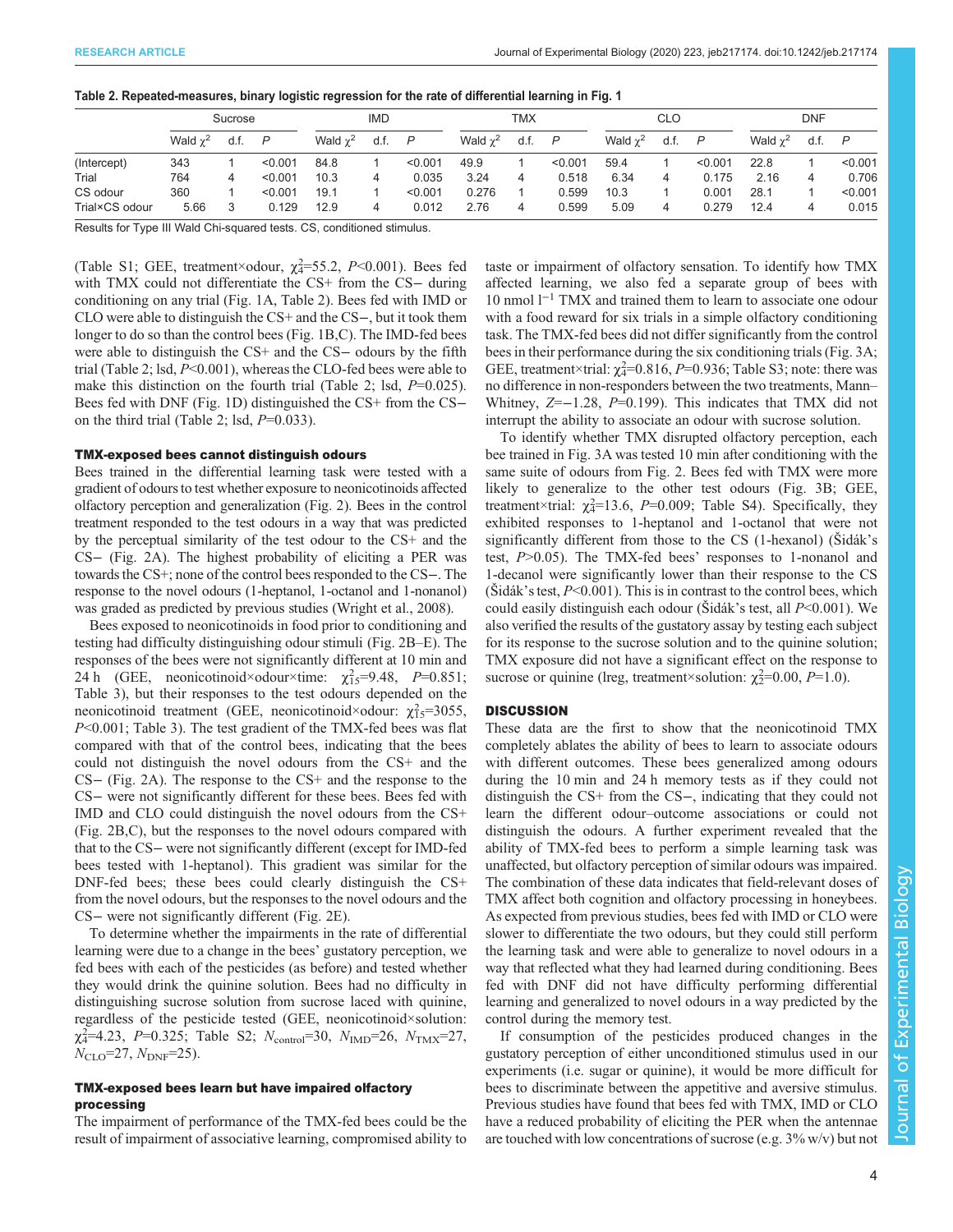<span id="page-5-0"></span>

Fig. 2. Neonicotinoid pesticide exposure reduces olfactory acuity of adult worker honeybees. For comparison, the response level at trial 6 (T6) for the CS+ and CS− is shown in each panel. (A) Control honeybees. (B) TMX-fed honeybees. Except for the novel odour, 1-nonanol, the TMX-fed honeybees responded to all the test odours at rates that were not significantly different from those for the CS+ and CS−. (C,D) The IMD-fed bees (C) and the CLO-fed bees (D) responded to the test odours in a manner similar to the control bees, but the slope of the gradient was much shallower and fewer of the responses to the novel odours were significantly different from those to the CS+ and CS−. (E) Bees fed with DNF responded least to the novel odours and the CS−; the responses to the novel odours were not significantly different from those to the CS−. \*P<0.05 compared with CS+; ‡ P<0.05 compared with the CS−.  $N_{\text{control}}$ =36,  $N_{\text{IMD}}$ =44,  $N_{\text{TMX}}$ =37,  $N_{\text{CLO}}$ =36,  $N_{\text{DNF}}$ =33. 1-hex, 1-hexanol; 1-hept, 1-heptanol; 1-non, 1-nonanol; 1-oct, 1-octanol; 1-dec, 1-decanol.

with high concentrations (e.g. 30% w/v; [Aliouane et al., 2009](#page-7-0); [Demares et al., 2018; Eiri and Nieh, 2016;](#page-7-0) [Mengoni Goñalons and](#page-8-0) [Farina, 2015](#page-8-0), [2018\)](#page-8-0). Based on these published studies, we expected that perception of the unconditioned stimuli in our experiments would not be affected by neonicotinoid exposure, as we used very concentrated sucrose as one of our unconditioned stimuli (34% w/v sucrose). No previous research has examined how neonicotinoids affect a bee's detection of bitter compounds like quinine. Our data clearly show that the gustatory perception on the mouthparts towards the unconditioned stimuli in our learning assays was not affected by the pesticide treatment. Thus, the deficit in the ability to perform differential learning is not a result of gustatory perception but is probably due to the impact of the neonicotinoids on nAChRs in the central nervous system.

Assigning different meanings to two stimuli of the same modality during a learning task has been described as a form of working memory in bees ([Zhang et al., 2005\)](#page-8-0). Many studies have shown impairments of Pavlovian olfactory conditioning in neonicotinoid exposed bees, but very few have looked at more complex forms of learning. None have compared more than one neonicotinoid in the same study in bees exposed to neonicotinoids over several days. In our experiments, the bees that were exposed to TMX had difficulty performing a complex learning task that required assigning meaning to two different odours. The TMX-exposed bees did not have problems learning during simple conditioning (as observed previously by [Aliouane et al., 2009](#page-7-0)). Our data, therefore, indicate that the impact of TMX is specifically on circuits involved in the decision making required to recognize and respond appropriately to two different stimuli during a learning task. In Drosophila, this process requires the engagement of specific subsets of dopamine neurons that are arranged in a feed-forward inhibitory network which encodes the relative valence of learned stimuli ([Cognigni](#page-7-0) [et al., 2018](#page-7-0)). The influence on working memory must occur through the interactions of TMX with nAChRs found in mushroom bodies,

Table 3. Repeated-measures, binary logistic regression model for the neonicotinoid treatment versus the test odour and the time of memory test for differential conditioning

|                         | Wald $\chi^2$ | d.f. |         |
|-------------------------|---------------|------|---------|
| (Intercept)             | 895           |      | < 0.001 |
| Treatment               | 410           | 4    | < 0.001 |
| Time                    | 0.113         |      | 0.732   |
| CS odour                | 858           | 4    | < 0.001 |
| Treatment×time          | 1.58          | 4    | 0.807   |
| Treatment×CS odour      | 3055          | 15   | < 0.001 |
| Time×CS odour           | 3.84          | 4    | 0.428   |
| Treatment×time×CS odour | 9.48          | 15   | 0.851   |
| Colony                  | 1.03          |      | 0.310   |
|                         |               |      |         |

Results for Type III Wald Chi-squared tests.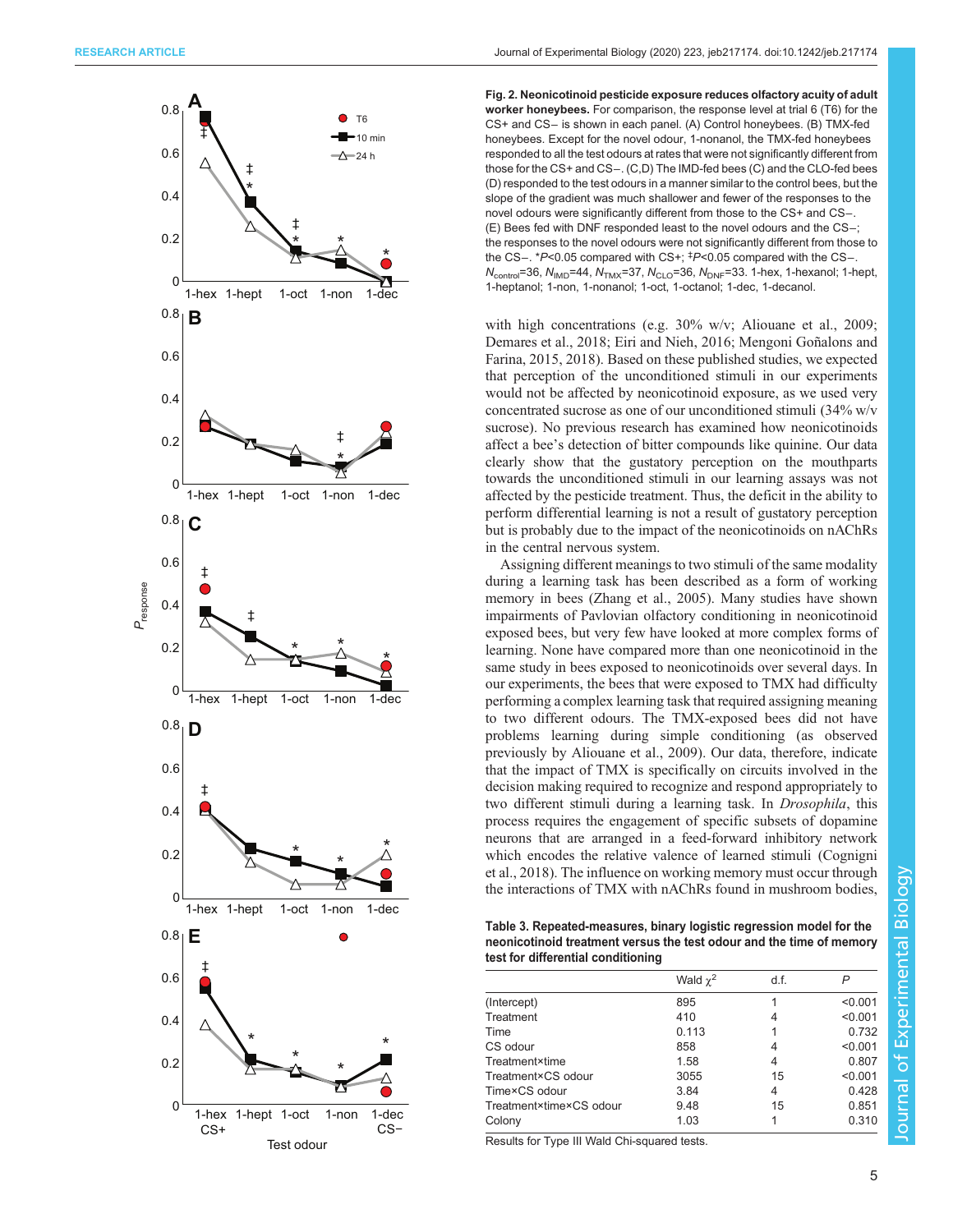<span id="page-6-0"></span>

Fig. 3. TMX impairs olfaction not learning performance. (A) TMX-fed honeybees did not exhibit impaired performance in a simple learning task. (B) Bees fed with TMX 24 h prior to conditioning and testing were unable to detect the difference in 3 out of 5 test odours during a short-term memory test, 10 min after conditioning. \*  $P$ <0.05 compared with CS+.  $N_{\text{control}}$ =64,  $N_{\text{TMX}}$ =71.

as the neurons in this location gate memory and decision making in the insect brain ([Barnstedt et al., 2016](#page-7-0)). Relatively little is known about the cell-specific expression of nAChR subunits in the bee brain. Although all the nAChR subunits are expressed its brain, only the subunits of the Kenyon cells have been reported, and they are different to those in the antennal lobes [\(Dupuis et al., 2011\)](#page-7-0). Interestingly, an acute dose of TMX fed to bumblebees impairs their spatial working memory [\(Samuelson et al., 2016\)](#page-8-0). The impact of TMX on cognitive processes in bees, therefore, may not require exposure over an extended period.

Bees exposed to IMD or CLO required more training trials to solve the discrimination learning task, but eventually could perform it. Unlike those exposed to TMX, their olfactory processing of odour identity during the memory tests was unaffected. Similar results for the impact of IMD on differential learning in bees have been obtained in other studies. Bumblebees fed an acute dose of IMD prior to a task had difficulty learning to distinguish artificial flowers with different scents [\(Muth and Leonard, 2019\)](#page-8-0). Young worker honeybees between 5 and 14 days old exposed to IMD over longer periods (5–14 days) had slower rates of learning in both simple and differential learning tasks ([Mengoni Goñalons and](#page-8-0) [Farina, 2018](#page-8-0)). Others have found that IMD at a similar dose reduces the rate of acquisition during aversive learning using cues mimicking a predatory attack ([Tan et al., 2014; Zhang and Nieh,](#page-8-0) [2015](#page-8-0)). Thus, IMD in general reduces the rate of learning in a population but does not completely impair the performance of bees. In addition, it is important to note that other studies of the impact of IMD on simple conditioning failed to find an effect of CLO or IMD at the doses we used during simple conditioning ([Williamson et al.,](#page-8-0) [2013](#page-8-0); [Tison et al., 2019\)](#page-8-0). Because honeybees are excellent olfactory learners, it may require more demanding tasks, such as differential learning, to reveal deficits due to pesticide exposure at low, fieldrelevant doses. Learning and memory are essential for many honeybee behaviours, such as navigation, learning about flowers

that provide food, and recruitment of other foragers via dancing [\(Menzel and Müller, 1996\)](#page-8-0); even subtle disruption of learning or decision making may have a significant long-term impact on honeybee colonies.

Our simple conditioning experiment revealed that the effect of TMX on the test responses was in part due to a change in olfactory processing. This was shown by the change in the generalization gradient towards all the test stimuli. In the case of honeybees that had experienced simple conditioning, four out of five of the test odours they experienced were novel. Control bees exhibited a clear gradient in their responses to the test odours, where most bees responded to the conditioned odour, and fewer responded to the other odours. In these honeybees, the rate of response to the novel odours was proportional to perceptual differences in the odour stimuli relative to the rewarded odour, as expected ([Daly et al.,](#page-7-0) [2001;](#page-7-0) [Wright et al., 2008\)](#page-8-0). What is striking about the TMX-exposed honeybees in these experiments is that they responded to three out of five of the test odours as if all predicted the reward. In this case, because no other training was employed prior to the test, it is reasonable to assume that the increase in generalization of the conditioned response towards these novel but similar smelling odours is due to a change in the way the odours are perceived as a result of TMX exposure.

Cholinergic signalling is used in the entire olfactory circuit in the insect central nervous system so it is not surprising that olfactory function could be disrupted or affected by neonicotinoid pesticides [\(Barnstedt et al., 2016\)](#page-7-0). Previous studies of the antennal lobe network illustrated that disruption of inhibition resulted in an impaired ability to sense differences in perceptually similar odours [\(Stopfer et al., 1997](#page-8-0)). When the temporal pattern of output from the projection neurons is impaired by the injection of a GABA antagonist into the antennal lobe, bees fail to distinguish 1-hexanol from 1-heptanol and 1-octanol ([Stopfer et al., 1997\)](#page-8-0). Using the same odours and simple conditioning assay, we found that bees exposed to TMX also failed to differentiate these odours. This implies that affecting cholinergic signalling in the antennal lobe also results in a change in the output from the projection neurons that encodes odour identity. Long-term exposure to a neonicotinoid could cause nAChR desensitization ([Dupuis et al., 2011\)](#page-7-0), altering the balance of excitation and inhibition that is necessary to encode olfactory information ([Laurent, 2002](#page-8-0)). A calcium imaging study of the honeybee antennal lobes revealed that IMD reduced activation of the projection neurons but no changes in firing patterns could be resolved using this method ([Andrione et al., 2016\)](#page-7-0).

The differences we observed for the impact of neonicotinoids on olfactory learning and memory in bees show that these compounds have different pharmacological affinities for nAChRs. The nAChR channel is formed from the association of five subunits, and channels may contain the same (homomeric) or a mix (heteromeric) of different subunits. The combinations of different subunits produce nAChR variants with distinct pharmacological profiles. The honeybee genome contains 11 genes for putative nAChR subunits, the transcripts of which are further diversified by alternative splicing and RNA editing [\(Jones et al., 2006](#page-8-0)). The variation in expression of distinct subunits in different tissues and developmental stages ([Dupuis et al., 2011](#page-7-0); [Thany et al., 2005\)](#page-8-0) may lead to distinct properties for nAChRs involved in different processes. For example, antennal lobes contain at least two distinct nAChR subtypes ([Barbara et al., 2008](#page-7-0)). Furthermore, antennal lobes and Kenyon cells express different sets of the nAChR subunits, and the nAChRs exhibit differences in properties such as desensitization ([Dupuis et al., 2011\)](#page-7-0). Additionally, calcium imaging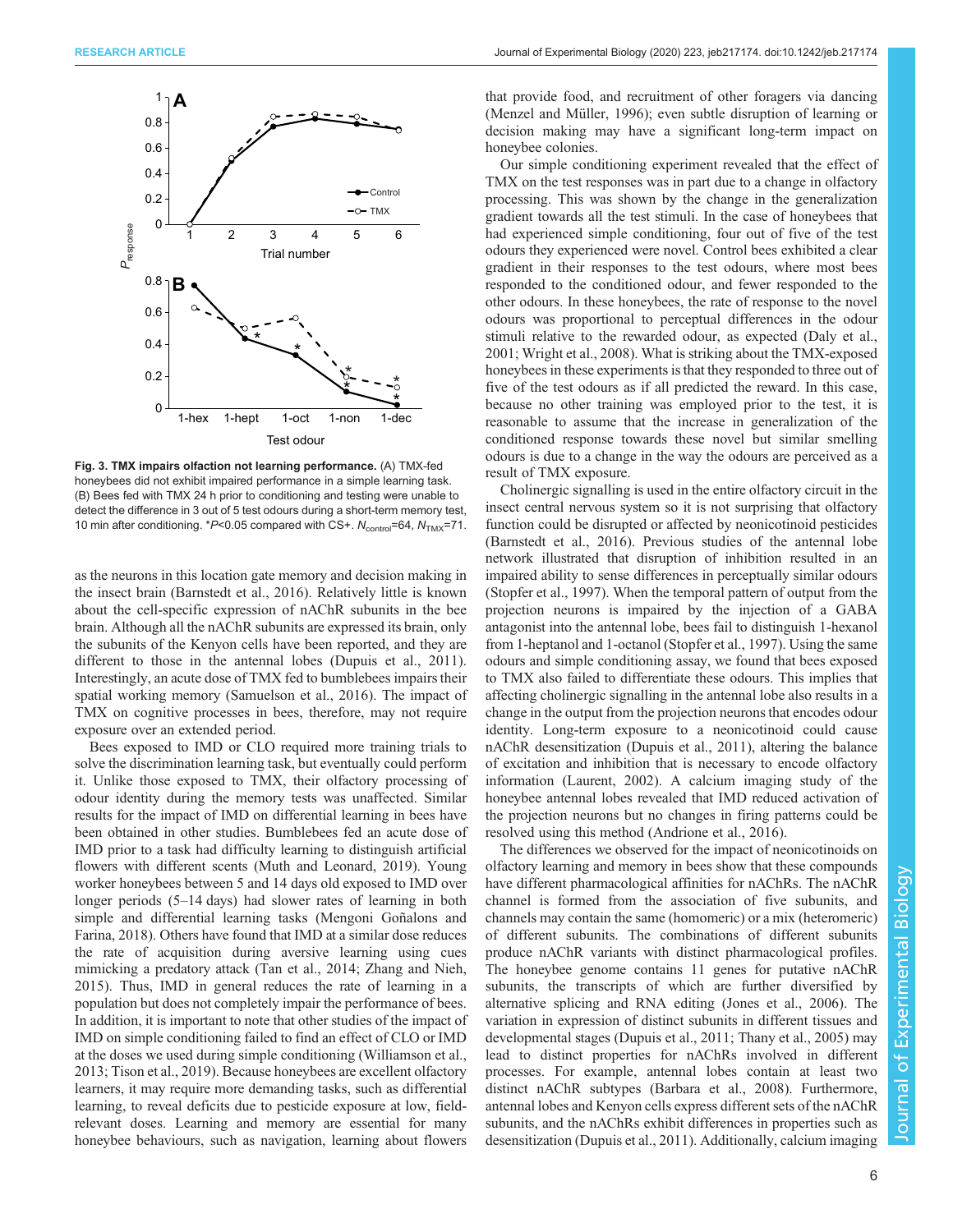<span id="page-7-0"></span>of cultured bumble bee Kenyon cells revealed that, while all cells responded to acetylcholine, specific subsets of cells only responded to IMD or CLO. Both the mushroom bodies and the antennal lobes are involved in olfactory processing, and the variation in affinity of the nAChRs expressed in each tissue for different compounds may underlie the distinct effects observed on learning and olfaction in our experiments.

TMX exhibits very low binding to nAChR and is not effective at producing excitatory currents as a result of activation of nAChRs [\(Nauen et al., 2003](#page-8-0); [Tan et al., 2007\)](#page-8-0). It has been suggested that it is the conversion of TMX into its metabolite CLO that is responsible for the efficacy of TMX ([Nauen et al., 2003;](#page-8-0) Coulon et al., 2018; [Moffat et al., 2016](#page-8-0)). However, this is hard to explain from our experiments and others, where CLO and TMX do not produce the same behavioural effects in bees (e.g. [Williamson et al., 2014](#page-8-0); [Kessler et al., 2015; Moffat et al., 2016\)](#page-8-0). Why then does TMX have a distinct effect from that of CLO? One possibility is that even low levels of metabolites of TMX other than CLO (e.g. N-desmethylthiamethoxam) may contribute to the distinct activity of TMX. Another possibility is that TMX is active at a specific form of bee nAChRs that are as yet unidentified. In the cockroach, TMX is preferentially active at the desensitizing form of the nAChR over the non-desensitizing form [\(Nauen et al., 2003](#page-8-0)). Recording from honeybee Kenyon cells in a whole-brain preparation, [Palmer et al.](#page-8-0) [\(2013\)](#page-8-0) showed that IMD and CLO lead to an initial increase in nAChR activity followed by desensitization of nAChRs and a reduction in excitatory current evoked by acetylcholine. By binding preferentially to the desensitizing form of nAChR, TMX could impact nAChR signalling, even though it has an overall low affinity for nAChR receptors.

The four compounds studied here produced distinct effects on olfaction and a complex task, differential learning, emphasizing that each neonicotinoid needs to be evaluated independently for its effects on honeybee behaviour. Although it is possible that the effects of TMX were a result of its slightly larger dose in our study (see [Table 1\)](#page-2-0), it is more likely that the effects are specific to this compound. Decision making is essential for the survival of all animals, insects included, and is especially important to foraging honeybees. Olfaction is essential for efficient foraging because it allows honeybees to predict which flowers provide high-quality food [\(Menzel and Müller, 1996](#page-8-0)). Bees are also able to learn to associate odours with toxic substances, even if they are unable to taste the toxin ([Wright et al., 2010\)](#page-8-0). The ability to distinguish subtle differences in scent is also essential for colony functioning, as bees identify nestmates by scent (Breed et al., 1988). Therefore, compounds such as TMX that interfere with decision making and olfactory processing would be expected to significantly impact the ability of honeybee colonies to accrue resources, avoid toxins and form a cohesive social group, negatively affecting their long-term survival.

#### Acknowledgements

We thank Sally Williamson for help with the initial experiments, and Malcolm Thompson and Andres Garcia for beekeeping.

#### Competing interests

The authors declare no competing or financial interests.

#### Author contributions

Conceptualization: G.W.; Methodology: G.W.; Formal analysis: G.W.; Investigation: A.G., J.S., N.L.C.; Data curation: A.G., J.S., N.L.C.; Writing - original draft: J.A.M., G.W.; Writing - review & editing: J.A.M., G.W.; Supervision: J.A.M., G.W.; Funding acquisition: G.W.

#### Funding

We thank the Biotechnology and Biological Sciences Research Council for funding (grant: BB/S000402/1). Open access funding provided by the University of Oxford. Deposited in PMC for immediate release.

#### Data availability

Data are available from figshare: [https://doi.org/10.6084/m9.figshare.8984225.v1.](https://doi.org/10.6084/m9.figshare.8984225.v1)

#### Supplementary information

Supplementary information available online at

<http://jeb.biologists.org/lookup/doi/10.1242/jeb.217174.supplemental>

#### References

- [Aliouane, Y., el Hassani, A. K., Gary, V., Armengaud, C., Lambin, M. and](https://doi.org/10.1897/08-110.1) Gauthier, M. [\(2009\). Subchronic exposure of honeybees to sublethal doses of](https://doi.org/10.1897/08-110.1) [pesticides: effects on behavior.](https://doi.org/10.1897/08-110.1) Environ. Toxicol. Chem. 28, 113-122. doi:10. [1897/08-110.1](https://doi.org/10.1897/08-110.1)
- [Andrione, M., Vallortigara, G., Antolini, R. and Haase, A.](https://doi.org/10.1038/srep38110) (2016). Neonicotinoid[induced impairment of odour coding in the honeybee.](https://doi.org/10.1038/srep38110) Sci. Rep. 6, 38110. doi:10. [1038/srep38110](https://doi.org/10.1038/srep38110)
- Barbara, G. S., Zube, C., Rybak, J., Gauthier, M. and Grünewald, B. (2005). [Acetylcholine, GABA and glutamate induce ionic currents in cultured antennal](https://doi.org/10.1007/s00359-005-0007-3) [lobe neurons of the honeybee, Apis mellifera.](https://doi.org/10.1007/s00359-005-0007-3) J. Comp. Physiol. A Neuroethol. Sens. Neural Behav. Physiol. 191[, 823-836. doi:10.1007/s00359-005-0007-3](https://doi.org/10.1007/s00359-005-0007-3)
- Barbara, G. S., Grü[newald, B., Paute, S., Gauthier, M. and Raymond-Delpech,](https://doi.org/10.1007/s10158-007-0062-2) V. [\(2008\). Study of nicotinic acetylcholine receptors on cultured antennal lobe](https://doi.org/10.1007/s10158-007-0062-2) [neurones from adult honeybee brains.](https://doi.org/10.1007/s10158-007-0062-2) Invert. Neurosci. 8, 19-29. doi:10.1007/ [s10158-007-0062-2](https://doi.org/10.1007/s10158-007-0062-2)
- [Barnstedt, O., Owald, D., Felsenberg, J., Brain, R., Moszynski, J. P., Talbot,](https://doi.org/10.1016/j.neuron.2016.02.015) C. B., Perrat, P. N. and Waddell, S. [\(2016\). Memory-relevant mushroom body](https://doi.org/10.1016/j.neuron.2016.02.015) output synapses are cholinergic. Neuron 89[, 1237-1247. doi:10.1016/j.neuron.](https://doi.org/10.1016/j.neuron.2016.02.015) [2016.02.015](https://doi.org/10.1016/j.neuron.2016.02.015)
- [Bonmatin, J.-M., Giorio, C., Girolami, V., Goulson, D., Kreutzweiser, D. P.,](https://doi.org/10.1007/s11356-014-3332-7) [Krupke, C., Liess, M., Long, E., Marzaro, M., Mitchell, E. A. D. et al.](https://doi.org/10.1007/s11356-014-3332-7) (2015). [Environmental fate and exposure; neonicotinoids and fipronil.](https://doi.org/10.1007/s11356-014-3332-7) Environ. Sci. Pollut. Res. Int. 22[, 35-67. doi:10.1007/s11356-014-3332-7](https://doi.org/10.1007/s11356-014-3332-7)
- [Breed, M. D., Williams, K. R. Fewell, J. H.](https://doi.org/10.1073/pnas.85.22.8766) (1988). Comb wax mediates the [acquisition of nest-mate recognition cues in honey bees.](https://doi.org/10.1073/pnas.85.22.8766) Proc. Natl. Acad. Sci. USA 85[, 8766-8769. doi:10.1073/pnas.85.22.8766](https://doi.org/10.1073/pnas.85.22.8766)
- [Brown, L. A., Ihara, M., Buckingham, S. D., Matsuda, K. and Sattelle, D. B.](https://doi.org/10.1111/j.1471-4159.2006.04084.x) [\(2006\). Neonicotinoid insecticides display partial and super agonist actions on](https://doi.org/10.1111/j.1471-4159.2006.04084.x) [native insect nicotinic acetylcholine receptors.](https://doi.org/10.1111/j.1471-4159.2006.04084.x) J. Neurochem. 99, 608-615. doi:10. [1111/j.1471-4159.2006.04084.x](https://doi.org/10.1111/j.1471-4159.2006.04084.x)
- Carvalho, F. P. [\(2017\). Pesticides, environment, and food safety.](https://doi.org/10.1002/fes3.108) Food Energy Secur. 6[, 48-60. doi:10.1002/fes3.108](https://doi.org/10.1002/fes3.108)
- [Cognigni, P., Felsenberg, J. and Waddell, S.](https://doi.org/10.1016/j.conb.2017.12.002) (2018). Do the right thing: neural [network mechanisms of memory formation, expression and update in](https://doi.org/10.1016/j.conb.2017.12.002) Drosophila. Curr. Opin. Neurobiol. 49[, 51-58. doi:10.1016/j.conb.2017.12.002](https://doi.org/10.1016/j.conb.2017.12.002)
- [Coulon, M., Schurr, F., Martel, A.-C., Cougoule, N., Be](https://doi.org/10.1016/j.pestbp.2017.10.009)́gaud, A., Mangoni, P., Dalmon, A., Alaux, C., Le Conte, Y., Thiéry, R. et al. (2018). Metabolisation of [thiamethoxam \(a neonicotinoid pesticide\) and interaction with the Chronic bee](https://doi.org/10.1016/j.pestbp.2017.10.009) [paralysis virus in honeybees.](https://doi.org/10.1016/j.pestbp.2017.10.009) Pestic. Biochem. Physiol. 144, 10-18. doi:10.1016/j. [pestbp.2017.10.009](https://doi.org/10.1016/j.pestbp.2017.10.009)
- Daly, K. C., Chandra, S., Durtschi, M. L. and Smith, B. H. (2001). The generalization of an olfactory-based conditioned response reveals unique but overlapping odour representations in the moth Manduca sexta. J. Exp. Biol. 204, 3085-3095.
- Decourtye, A., Devillers, J., Cluzeau, S., Charreton, M. and Pham-Delègue, M.-H. [\(2004\). Effects of imidacloprid and deltamethrin on associative learning in](https://doi.org/10.1016/j.ecoenv.2003.08.001) [honeybees under semi-field and laboratory conditions.](https://doi.org/10.1016/j.ecoenv.2003.08.001) Ecotoxicol. Environ. Saf. 57[, 410-419. doi:10.1016/j.ecoenv.2003.08.001](https://doi.org/10.1016/j.ecoenv.2003.08.001)
- [Demares, F. J., Pirk, C. W. W., Nicolson, S. W. and Human, H.](https://doi.org/10.1016/j.jinsphys.2018.05.004) (2018). [Neonicotinoids decrease sucrose responsiveness of honey bees at first contact.](https://doi.org/10.1016/j.jinsphys.2018.05.004) J. Insect Physiol. 108[, 25-30. doi:10.1016/j.jinsphys.2018.05.004](https://doi.org/10.1016/j.jinsphys.2018.05.004)
- Dively, G. P. and Kamel, A. [\(2012\). Insecticide residues in pollen and nectar of a](https://doi.org/10.1021/jf205393x) [cucurbit crop and their potential exposure to pollinators.](https://doi.org/10.1021/jf205393x) J. Agric. Food Chem. 60, [4449-4456. doi:10.1021/jf205393x](https://doi.org/10.1021/jf205393x)
- [Dupuis, J. P., Gauthier, M. and Raymond-Delpech, V.](https://doi.org/10.1152/jn.00126.2011) (2011). Expression [patterns of nicotinic subunits alpha2, alpha7, alpha8, and beta1 affect the kinetics](https://doi.org/10.1152/jn.00126.2011) [and pharmacology of ACh-induced currents in adult bee olfactory neuropiles.](https://doi.org/10.1152/jn.00126.2011) J. Neurophysiol. 106[, 1604-1613. doi:10.1152/jn.00126.2011](https://doi.org/10.1152/jn.00126.2011)
- Eiri, D. M. and Nieh, J. C. [\(2016\). A nicotinic acetylcholine receptor agonist affects](https://doi.org/10.1242/jeb.143727) [honey bee sucrose responsiveness and decreases waggle dancing.](https://doi.org/10.1242/jeb.143727) J. Exp. Biol. 219[, 2081. doi:10.1242/jeb.143727](https://doi.org/10.1242/jeb.143727)
- Fischer, J., Müller, T., Spatz, A.-K., Greggers, U., Grünewald, B. and Menzel, R. [\(2014\). Neonicotinoids interfere with specific components of navigation in](https://doi.org/10.1371/journal.pone.0091364) honeybees. PLoS ONE 9[, e91364. doi:10.1371/journal.pone.0091364](https://doi.org/10.1371/journal.pone.0091364)